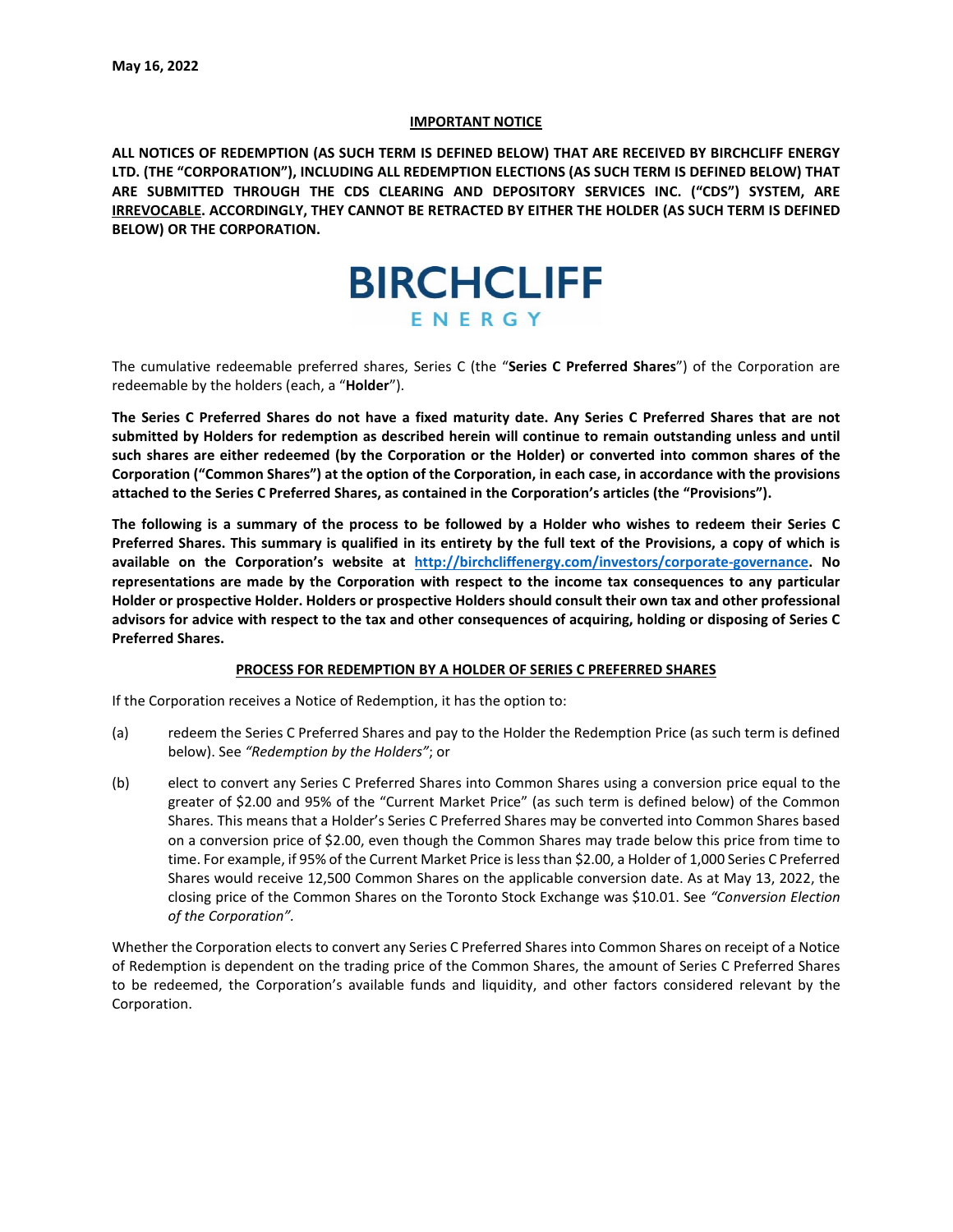## **REDEMPTION BY THE HOLDERS**

Subject to the provisions of the *Business Corporations Act* (Alberta) and Section 1.10 of the Provisions, a Holder may, at its option, upon giving notice as summarized below, redeem for cash, all or any number of Series C Preferred Shares held by such Holder on the last day of a quarter (March 31, June 30, September 30 and December 31) at \$25.00 per share, together with all accrued and unpaid dividends to but excluding the date fixed for redemption (the "**Redemption Price**").

Dividends declared in respect of the Series C Preferred Shares will be paid in cash to Holders as of the applicable record date on the applicable dividend payment date in the ordinary course, whether or not the Holder previously delivered a Notice of Redemption in respect of the Series C Preferred Shares. Accordingly, there will be no accrued and unpaid dividends on the redemption date and the Redemption Price will be \$25.00.

# **Information for Canadian Resident Holders**

All of the Series C Preferred Shares are currently held in "book-entry" form by CDS & Co., the nominee for CDS.

Beneficial owners of Series C Preferred Shares who are located and resident in Canada (each, a "**Canadian Holder**") and who wish to redeem their Series C Preferred Shares may exercise their redemption rights through the bank, broker, nominee or other intermediary that holds their Series C Preferred Shares (each, an "**Intermediary**"), which Intermediary must in turn deliver notice of redemption to the Corporation by making an election (a "**Redemption Election**") in the CDS system. Canadian Holders should ensure that they provide their Intermediaries with redemption instructions well in advance of the applicable Redemption Deadline (as such term is defined below) so as to permit their Intermediary to submit a Redemption Election through the CDS system by the required time.

Redemption Elections submitted through the CDS system will be transmitted by CDS, as registered Holder of the applicable Series C Preferred Shares, to the Corporation in advance of the applicable Redemption Deadline and will be considered "Notices of Redemption" (as such term is defined below) delivered in accordance with the Provisions. **Once submitted to CDS, a Redemption Election is irrevocable.**

Each Intermediary that submits a Redemption Election through the procedures established by CDS for CDS participants will be deemed to be representing and warranting to CDS and to the Corporation that it does not hold any interest in such Series C Preferred Shares for any beneficial owner located or resident in the United States or elsewhere outside Canada, whether directly or through another Intermediary.

Intermediaries should refer to the informational bulletin issued by CDS for further information regarding the redemption of the Series C Preferred Shares.

## **Information for Non-Canadian Resident Holders**

Beneficial owners of Series C Preferred Shares who are located or resident in the United States or elsewhere outside Canada (each, a "**Non-Canadian Holder**") will be required to withdraw their Series C Preferred Shares to be redeemed from the CDS system if they wish to redeem their Series C Preferred Shares as Non-Canadian Holders cannot redeem their Series C Preferred Shares through the CDS system. In order to withdraw their Series C Preferred Shares, Non-Canadian Holders must contact their Intermediary through whom they hold their shares in order to submit a withdrawal request as only participants in the CDS system can submit such a request. Non-Canadian Holders should contact their Intermediaries well in advance of the applicable Redemption Deadline so as to permit their Intermediary to withdraw the Holder's shares.

**Once such Holders have withdrawn their Series C Preferred Shares from the CDS system and been issued definitive (physical) share certificates for such shares, such Holders will be registered Holders.**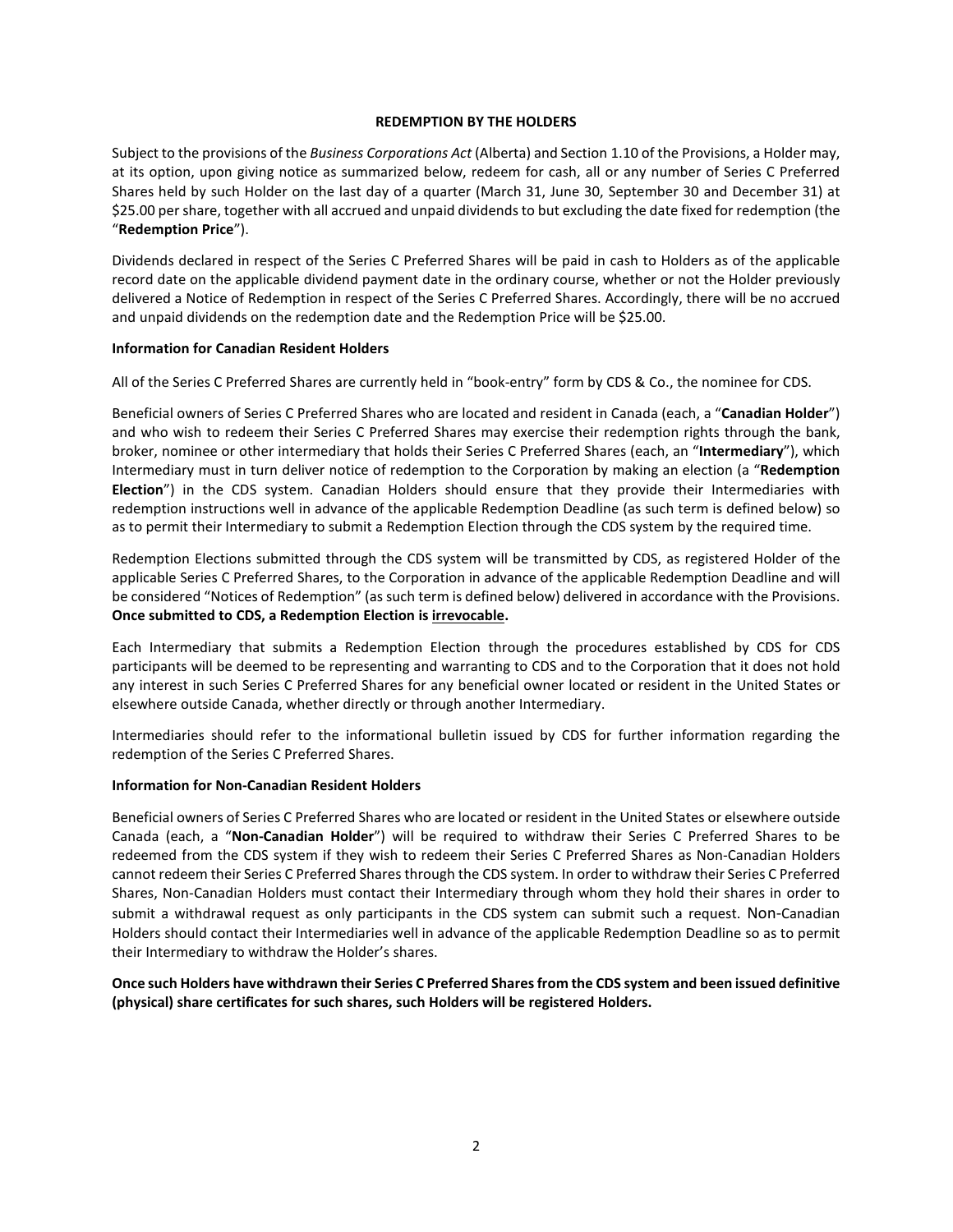## *Notice of Redemption*

The redemption right of a Non-Canadian Holder may be exercised by notice in writing, in a form satisfactory to the Corporation (the **"Notice of Redemption**"). The Notice of Redemption must set out the following:

- (a) the date on which redemption is to take place (e.g. March 31, June 30, September 30 or December 31); and
- (b) the number of Series C Preferred Shares held by the Holder to be redeemed.

A form of Notice of Redemption that may be used by Non-Canadian Holders is attached hereto as Schedule "A". Non-Canadian Holders are strongly encouraged to use this form to avoid potential delays in processing any redemptions.

# *Share Certificates*

Non-Canadian Holders must submit their Notice of Redemption together with any definitive (physical) share certificate(s) for the Series C Preferred Shares to be redeemed (the "**Certificate(s)**").

## *Deadline for Submitting a Notice of Redemption*

A Notice of Redemption must be received, together with any Certificate(s) for the Series C Preferred Shares to be redeemed, by Computershare Investor Services Inc. ("**Computershare**"), on behalf of the Corporation, at least 30 days prior to the date fixed for redemption (the "**Redemption Deadline**").

For the quarter ending June 30, 2022, the Redemption Deadline is **May 31, 2022.**

# *Delivery of Notice of Redemption*

The Notice of Redemption, the Certificate(s) and all other required documents should be delivered to Computershare, on behalf of the Corporation, as follows:

*By Mail*

*By Hand, Courier or Registered Mail*

**Computershare Investor Services Inc.** P.O. Box 7021, 31 Adelaide Street East Toronto, Ontario M5C 3H2 Canada

**Computershare Investor Services Inc.** 100 University Avenue, 8<sup>th</sup> Floor Toronto, Ontario M5J 2Y1 Canada

Attention: Corporate Actions

Attention: Corporate Actions

Toll Free in Canada and the U.S.: 1-800-564-6253 Outside North America: 1-514-982-7555

The method used to deliver the Notice of Redemption, the Certificate(s) and all other required documents is at the option and risk of the Holder depositing these documents. The Corporation recommends that these documents be delivered by hand to Computershare and that a receipt be obtained or, if mailed, that registered mail, with return receipt requested, be used and that proper insurance be obtained. It is recommended that any such mailing be made sufficiently in advance of the deadline for the delivery of the Notice of Redemption. Delivery will only be effective upon physical receipt by Computershare.

**Once received by Computershare on behalf of the Corporation, the Notice of Redemption is irrevocable.**

## **Payment of Redemption Price**

**Subject to the Corporation's right to convert the Series C Preferred Shares into Common Shares as set forth below under** *"Conversion Election of the Corporation"*, on or after the date specified for redemption, the Corporation shall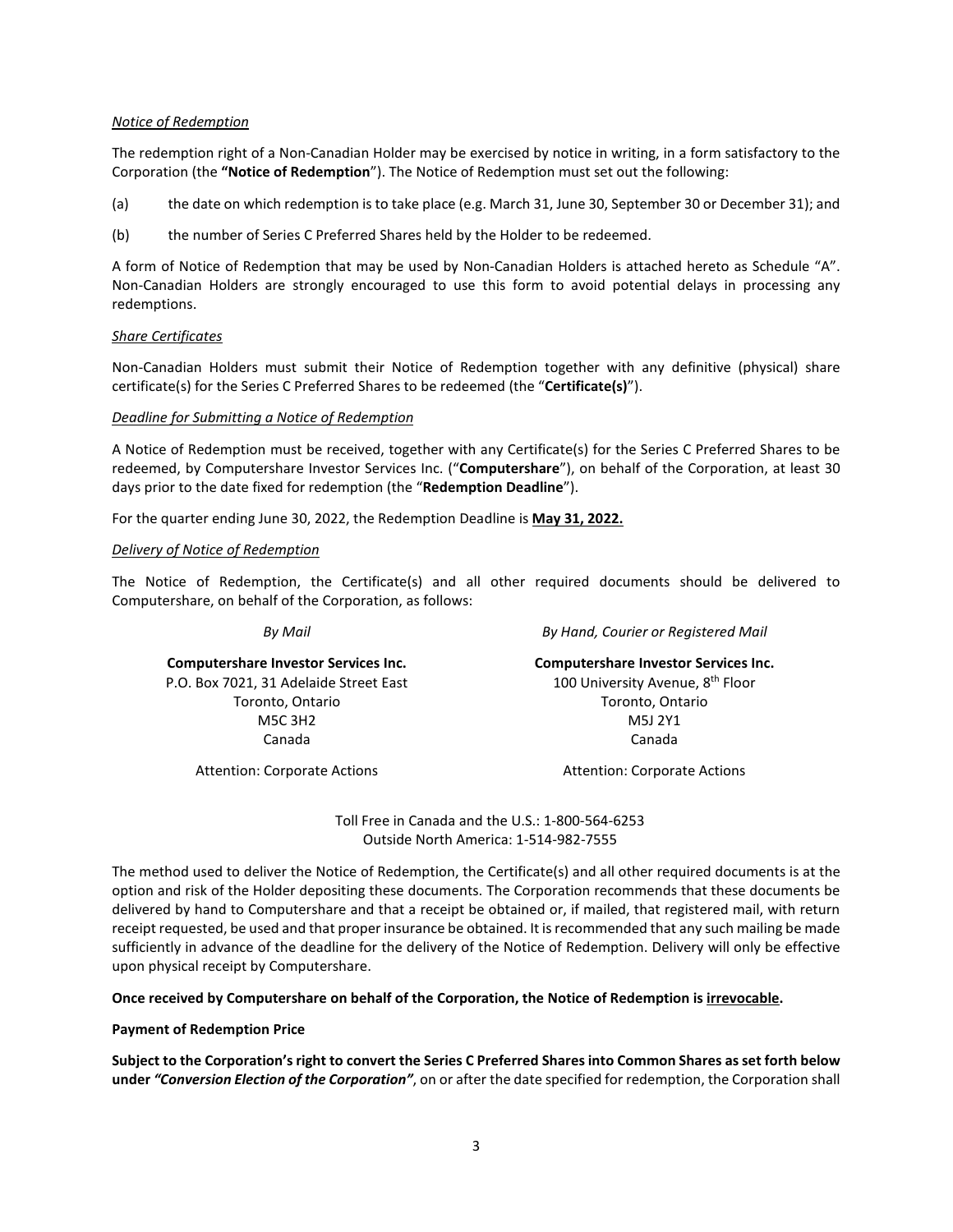pay or cause to be paid to or to the order of the registered Holder, the Redemption Price on presentation and surrender at the offices of Computershare noted above of the Certificate(s) to be redeemed.

Such payment shall be made by cheque payable at par at any branch of the Corporation's bankers in Canada. Such Series C Preferred Shares shall then be and be deemed to be redeemed and shall be restored to the status of authorized but unissued shares. If only a part of the shares represented by any Certificate shall be redeemed, a new certificate for the balance shall be issued at the expense of the Corporation.

Payment of the Redemption Price to beneficial owners of Series C Preferred Shares will be made through CDS.

# **Effect of Redemption**

From and after the date specified in the Notice of Redemption, the Series C Preferred Shares to be redeemed shall cease to be entitled to dividends and the Holder shall not be entitled to exercise any of the rights of a Holder in respect thereof unless payment of the Redemption Price shall not be made upon presentation of Certificate(s) in accordance with the Provisions, in which case the rights of the Holder shall remain unaffected.

# **CONVERSION ELECTION OF THE CORPORATION**

Upon receipt of the Notice of Redemption, the Corporation may, at its option (subject, if required, to stock exchange approval), upon not less than 20 days prior written notice, elect to convert all such Series C Preferred Shares into Common Shares. The number of Common Shares into which each Series C Preferred Share may be so converted will be determined by dividing the amount of \$25.00, together with all accrued and unpaid dividends to but excluding the date fixed for conversion, by the greater of \$2.00 and 95% of the "Current Market Price". Dividends declared in respect of the Series C Preferred Shares will be paid in cash to Holders as of the applicable record date on the applicable dividend payment date in the ordinary course, whether or not the Holder previously delivered a Notice of Redemption in respect of the Series C Preferred Shares. Accordingly, there will be no accrued and unpaid dividends convertible into Common Shares on the conversion date. "Current Market Price" is defined in the Provisions as the weighted average trading price of the Common Shares on the Exchange (as such term is defined in the Provisions and which currently means the Toronto Stock Exchange) for a period of 20 consecutive trading days ending on the fourth day prior to the date specified for conversion, or, if that fourth day is not a trading day, on the immediately preceding trading day.

## **Notice of Conversion Election**

In the event the Corporation elects to exercise its right to convert Series C Preferred Shares into Common Shares, the Corporation shall give notice to the registered Holder in the manner set forth in the Provisions and the provisions of Sections 1.6(b) and (d) of the Provisions shall apply *mutatis mutandis*.

If the Corporation elects to exercise its conversion right, the Corporation will post a notice to that effect on its website (**<http://birchcliffenergy.com/investors/SeriesCPreferredShares>**) as soon as practicable after notice has been given to the registered Holders.

## **Issuance of Common Shares**

On the date fixed for conversion, the Series C Preferred Shares which are the subject of any such notice of conversion shall be converted into whole fully paid and non-assessable Common Shares.

With respect to registered Holders, as promptly as practicable after the date fixed for conversion, the Corporation shall issue and deliver or cause to be delivered a certificate or certificates representing the Common Shares registered in the name of the registered Holders. If only a part of such Series C Preferred Share represented by any Certificate shall be converted, a new certificate for the unconverted balance of the Series C Preferred Shares shall be issued at the expense of the Corporation.

With respect to beneficial owners, all Common Shares issued on conversion of Series C Preferred Shares previously held by CDS as registered holder will be issued and delivered to CDS in "book-entry" form, registered in the name of CDS & Co., as nominee for CDS, on behalf of the beneficial owners.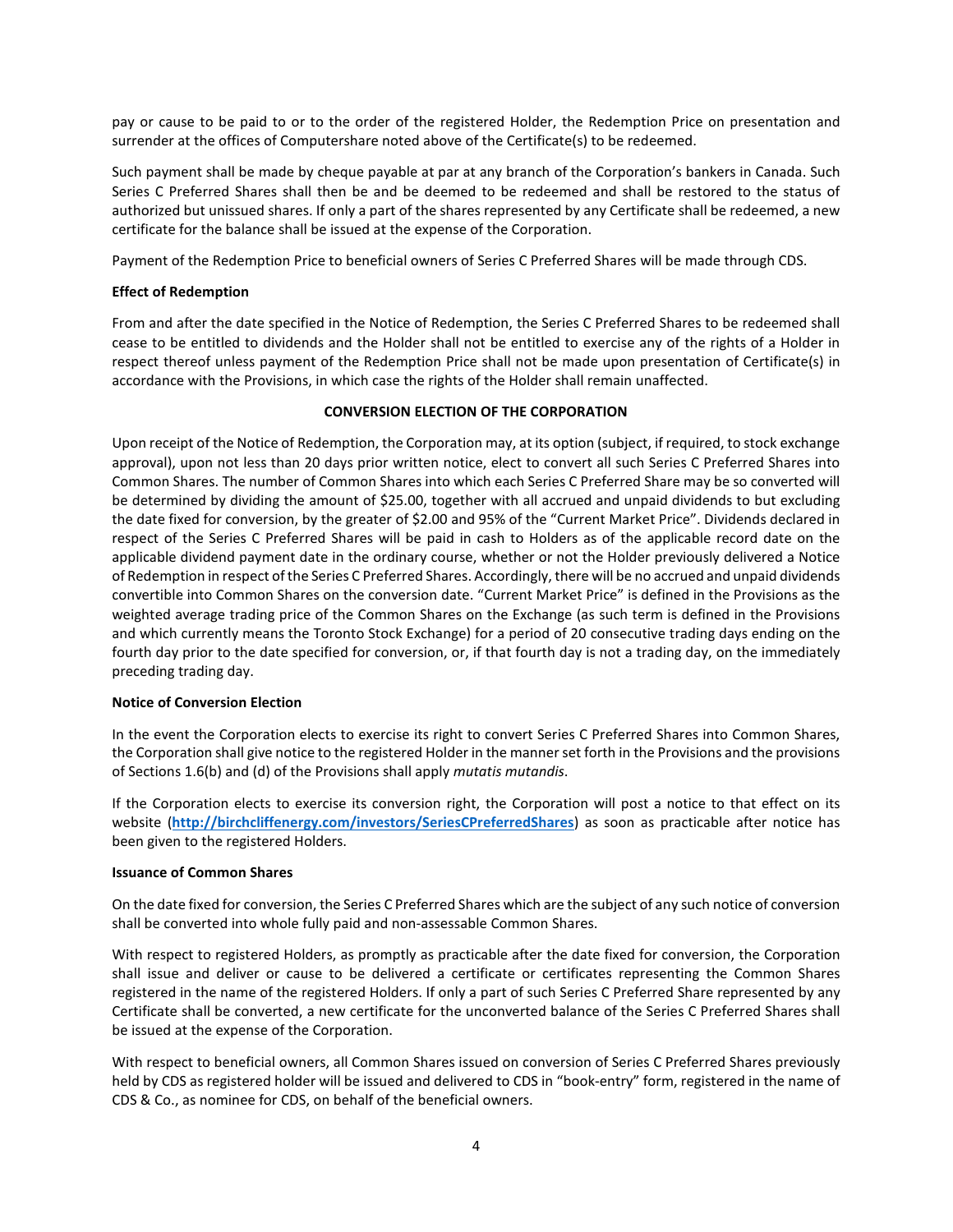## *Fractional Common Shares*

Fractional Common Shares will not be issued on any conversion of Series C Preferred Shares. A Holder otherwise entitled to a fractional Common Share will receive a cash payment equal to the fraction of the Common Share multiplied by the greater of \$2.00 and 95% of the Current Market Price.

With respect to registered Holders, any payment in respect of a fractional Common Share shall be made by cheque payable to the registered Holder as at the date fixed for conversion of the Series C Preferred Shares so converted. The Corporation shall deliver or cause to be delivered such cheque with the certificate or certificates for the Common Shares.

With respect to beneficial owners, any payment in respect of a fractional Common Share to beneficial owners of Series C Preferred Shares will be made through CDS.

# **Effect of Conversion**

From and after the date specified in any such notice of conversion, the Series C Preferred Shares converted into Common Shares shall be deemed to be converted into Common Shares and the Series C Preferred Shares so converted shall cease to be outstanding and shall be restored to the status of authorized but unissued shares and the Holders thereof shall cease to be entitled to dividends on the Series C Preferred Shares and shall not be entitled to exercise any of the rights of Holders in respect thereof unless the Corporation shall fail to deliver to the Holders to be converted share certificates representing the Common Shares into which such shares have been converted and any payment to which such Holders are entitled, in which case the rights of the Holders shall remain unaffected.

## **Compliance with Applicable Laws**

The Corporation reserves the right not to deliver Common Shares to any person that the Corporation or Computershare has reason to believe is a person whose address is in, or that the Corporation or Computershare has reason to believe is a resident of, any jurisdiction outside Canada if such delivery would require the Corporation to take any action to comply with the securities or other laws of such jurisdiction. In those circumstances, the Corporation shall hold, as agent of any such person, all or the relevant number of Common Shares, and the Corporation shall attempt to sell such Common Shares to parties other than the Corporation and its affiliates on behalf of any such person. Such sales (if any) shall be made at such times and at such prices as the Corporation, in its sole discretion, may determine. The Corporation shall not be subject to any liability for failure to sell Common Shares on behalf of any such person at all or at any particular price or on any particular day. The net proceeds received by the Corporation from the sale of any such Common Shares shall be delivered to any such person, after deducting the costs of sale, by cheque or in any other manner determined by the Corporation.

# **RESTRICTIONS ON PAYMENT OF DIVIDENDS AND REDUCTION OF CAPITAL**

Pursuant to Section 1.10 of the Provisions, so long as any of the Series C Preferred Shares are outstanding, the Corporation shall not:

- (a) declare, pay or set apart for payment any dividends (other than stock dividends in shares of the Corporation ranking junior to the Series C Preferred Shares) on the Common Shares or any other shares of the Corporation ranking junior to the Series C Preferred Shares with respect to payment of dividends; or
- (b) call for redemption, purchase, reduce stated capital maintained by the Corporation or otherwise pay for any shares of the Corporation ranking junior to the Series C Preferred Shares with respect to repayment of capital or with respect to payment of dividends;

unless all dividends up to and including the dividends payable on the last preceding dividend payment dates on the Series C Preferred Shares and on all other preferred shares ranking prior to or on parity with the Series C Preferred Shares with respect to payment of dividends then outstanding shall have been declared and paid or set apart for payment at the date of any such action referred to in subsections 1.10(a) and (b) of the Provisions.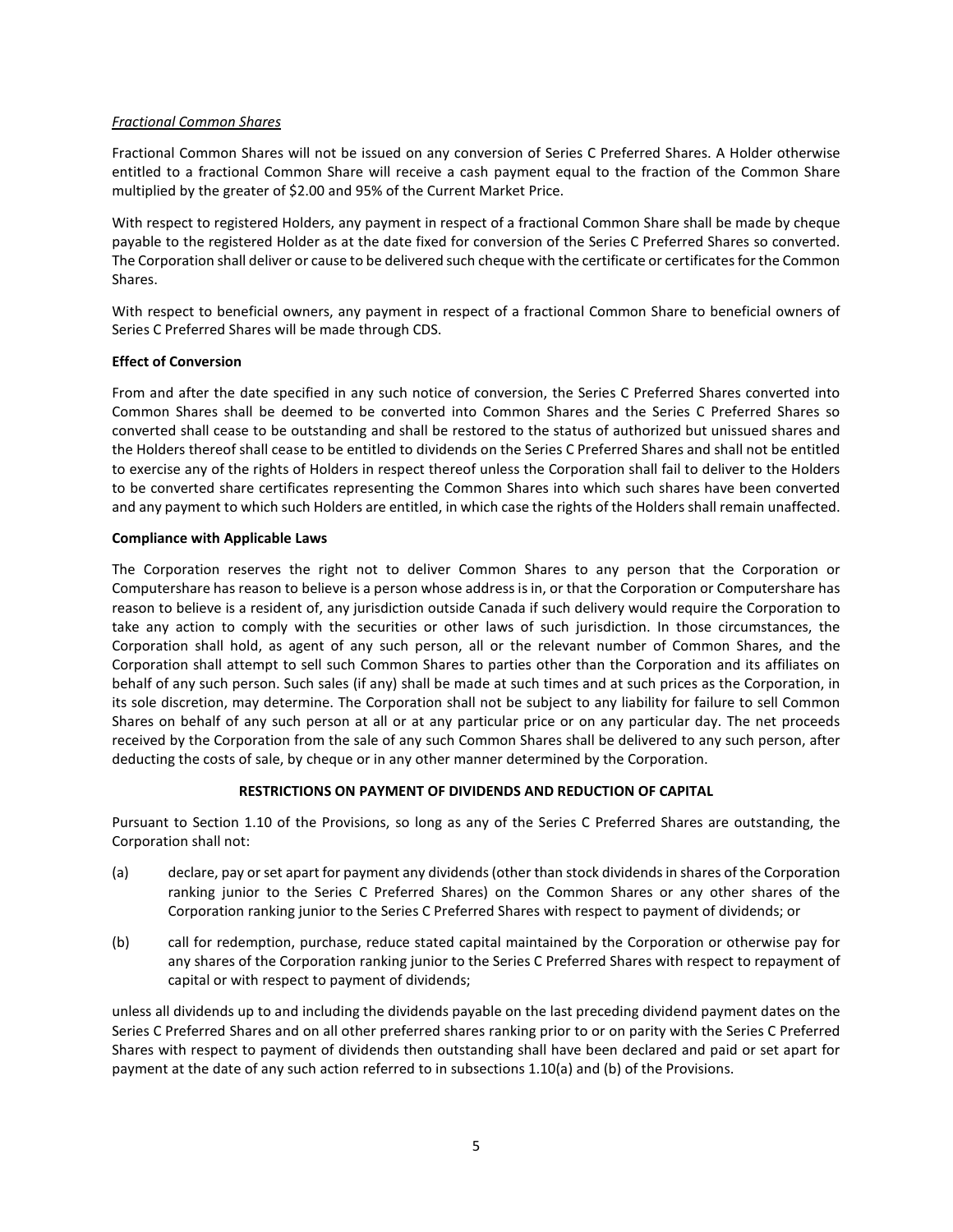#### **WITHHOLDING TAX**

Pursuant to Section 1.14 of the Provisions, the Corporation may deduct or withhold from any payment, distribution, issuance or delivery (whether in cash or in shares) to be made any amounts required by law to be deducted or withheld from any such payment, distribution, issuance or delivery and shall remit any such amounts to the relevant tax authority as required.

If the cash component of any payment, distribution, issuance or delivery to be made is less than the amount that the Corporation is so required to deduct or withhold, the Corporation shall be permitted to deduct and withhold from any non-cash payment, distribution, issuance or delivery to be made any amounts required by law to be deducted or withheld from any such payment, distribution, issuance or delivery and to dispose of such property in order to remit any amount required to be remitted to any relevant tax authority.

Notwithstanding the foregoing, the amount of any payment, distribution, issuance or delivery made to a Holder shall be considered to be the amount of the payment, distribution, issuance or delivery received by such Holder plus any amount deducted or withheld pursuant to Section 1.14 of the Provisions.

Holders shall be responsible for all withholding taxes under Part XIII of the *Income Tax Act* (Canada), or any successor replacement provision of similar effect, in respect of any payment, distribution, issuance or delivery made or credited to them pursuant to the Provisions and shall indemnify and hold harmless the Corporation on an after-tax basis for any such taxes imposed on any payment, distribution, issuance or delivery made or credited to them pursuant to the Provisions.

#### *Forward-Looking Statements*

*Certain statements contained in this document constitute forward-looking statements and forward-looking information (collectively referred to as "forward-looking statements") under applicable securities laws in Canada. In particular, this document contains forward-looking statements pertaining to the Series C Preferred Shares, including statements that dividends declared in respect of the Series C Preferred Shares will be paid in cash to Holders as of the applicable record date on the applicable dividend payment date in the ordinary course. By their nature, forward-looking statements involve known and unknown risks, uncertainties and other factors that may cause actual results or events to differ materially from those anticipated in such forward-looking statements. Accordingly, readers are cautioned not to place undue reliance on such forward-looking statements. With respect to the forward-looking statements contained in this document, assumptions have been made regarding, among other things: prevailing and future commodity prices and differentials, currency exchange rates, interest rates, inflation rates, royalty rates and tax rates; the state of the economy, financial markets and the exploration, development and production business; future cash flow, debt and dividend levels; the Corporation's ability to access capital and obtain financing on acceptable terms; and the Corporation's ability to obtain any necessary regulatory or other approvals in a timely manner. The Corporation's actual results, performance or achievements could differ materially from those anticipated in the forward-looking statements as a result of both known and unknown risks and uncertainties including, but not limited to: general economic, market and business conditions which will, among other things, impact the demand for and market prices of the Corporation's products and the Corporation's access to capital; volatility of crude oil and natural gas prices; fluctuations in currency exchange and interest rates; stock market volatility; the risks posed by COVID-19 and its impact on supply and demand and commodity prices; an inability to access sufficient capital from internal and external sources on terms acceptable to the Corporation; fluctuations in the costs of borrowing; risks associated with the declaration and payment of future dividends, including the discretion of the Corporation's board of directors to declare dividends and change the Corporation's dividend policy; and changes to the regulatory framework in the locations where the Corporation operates,*  including changes to tax laws. Readers are cautioned that the foregoing lists of factors are not exhaustive. Additional *information on these and other risk factors that could affect results of operations, financial performance or financial results are included in the Corporation's most recent annual information form and in other reports filed with Canadian securities regulatory authorities. The forward-looking statements contained in this document are expressly qualified by the foregoing cautionary statements. The forward-looking statements contained herein are made as of the date of this document. Unless required by applicable laws, the Corporation does not undertake any obligation to publicly update or revise any forwardlooking statements, whether as a result of new information, future events or otherwise.*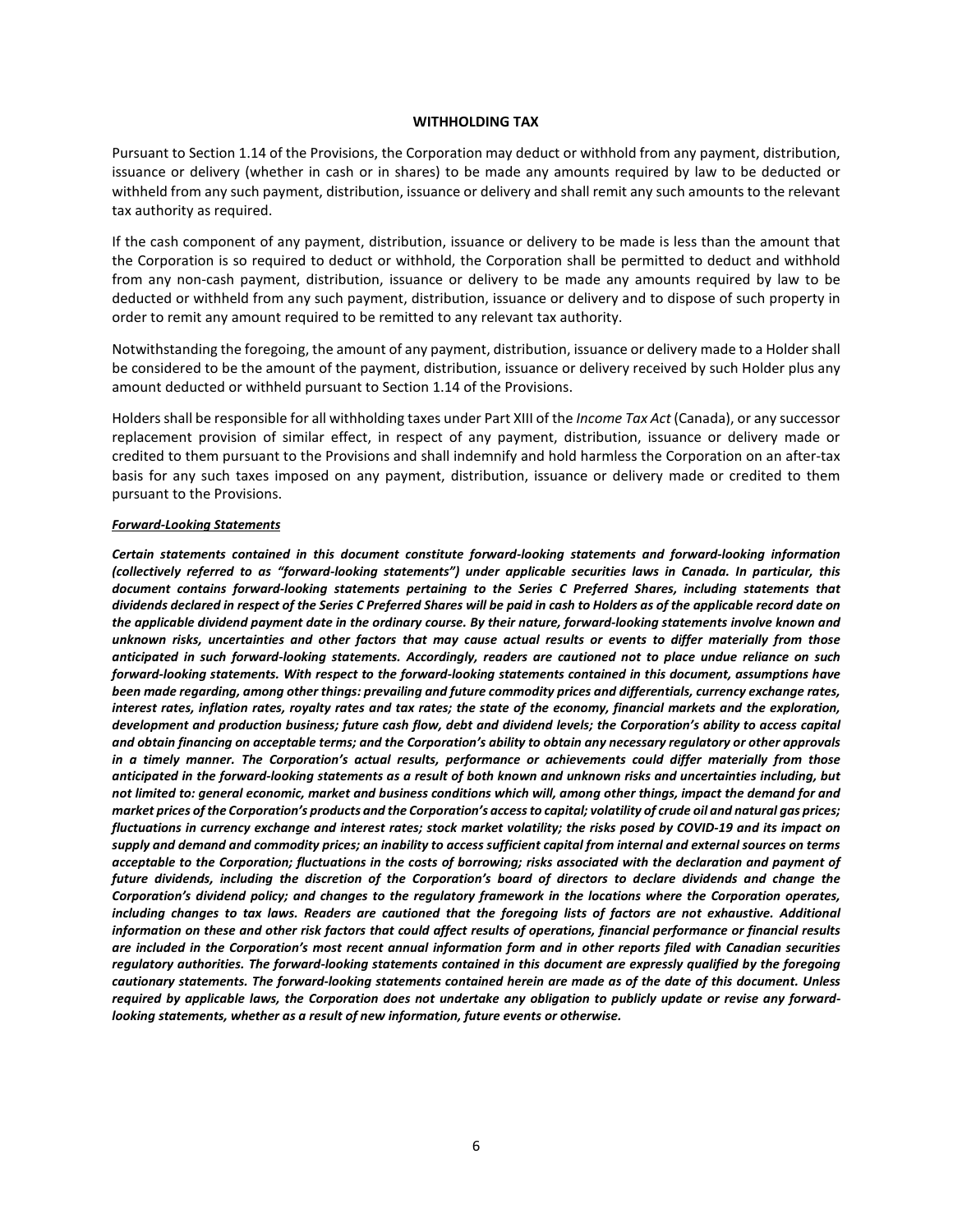# **SCHEDULE "A"**

# **FORM OF NOTICE REDEMPTION FOR USE BY NON-CANADIAN/REGISTERED HOLDERS**

**To: Computershare Investor Services Inc. ("Computershare"), on behalf of Birchcliff Energy Ltd. (the "Corporation")**

# **Re: Cumulative Redeemable Preferred Shares, Series C of the Corporation (the "Series C Preferred Shares") – Notice of Redemption**

Capitalized terms used and not otherwise defined herein shall have the meanings ascribed to such terms in the provisions attached to the Series C Preferred Shares, as contained in the Corporation's articles (the "**Provisions**").

Pursuant to Section 1.5 of the Provisions, the undersigned hereby provides notice of the redemption of the following Series C Preferred Shares held by the registered holder(s) (a "**Holder**") of such shares:

| <b>DESCRIPTION OF SERIES C PREFERRED SHARES TO BE REDEEMED</b><br>(Please print or type. If space is insufficient, please attach a list to this Notice of Redemption in the form below) |                                                                    |                                                              |                                           |  |
|-----------------------------------------------------------------------------------------------------------------------------------------------------------------------------------------|--------------------------------------------------------------------|--------------------------------------------------------------|-------------------------------------------|--|
|                                                                                                                                                                                         |                                                                    |                                                              |                                           |  |
| Number(s)                                                                                                                                                                               | (please fill in exactly as name(s)<br>appear(s) on Certificate(s)) | <b>Preferred Shares</b><br><b>Represented by Certificate</b> | <b>Preferred Shares to be</b><br>Redeemed |  |
|                                                                                                                                                                                         |                                                                    |                                                              |                                           |  |
|                                                                                                                                                                                         |                                                                    |                                                              |                                           |  |
|                                                                                                                                                                                         |                                                                    |                                                              |                                           |  |
|                                                                                                                                                                                         |                                                                    |                                                              |                                           |  |
|                                                                                                                                                                                         |                                                                    |                                                              |                                           |  |
| <b>TOTAL:</b>                                                                                                                                                                           |                                                                    |                                                              |                                           |  |

The date on which the redemption is to take place is \_\_\_\_\_\_\_\_\_\_\_\_\_\_\_\_\_\_\_\_\_\_\_\_\_\_\_\_

(month/day/year)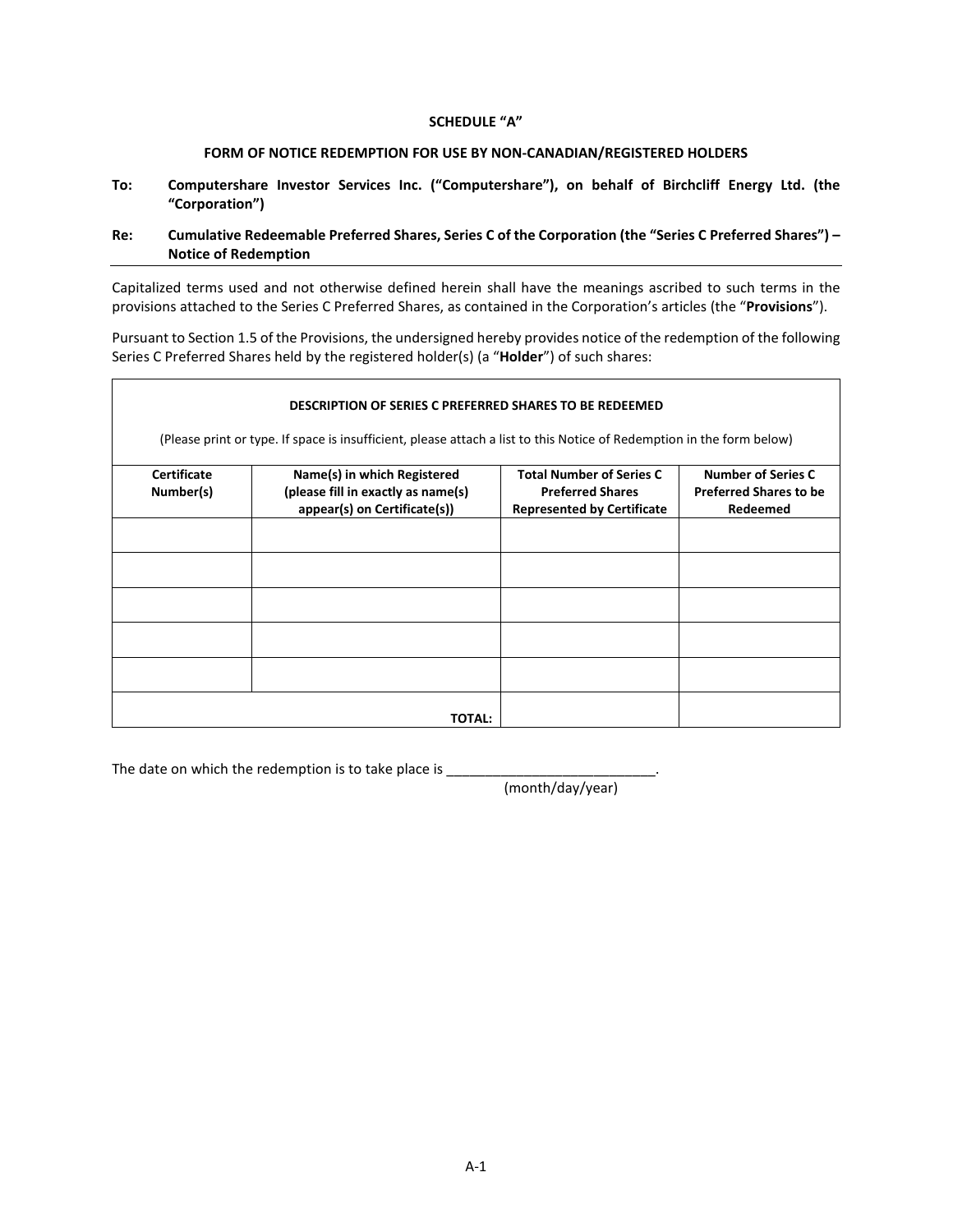A cheque representing the Redemption Price should be issued and delivered as follows:



**IF ONLY A PART OF THE SERIES C PREFERRED SHARES REPRESENTED BY ANY CERTIFICATE IS TO BE REDEEMED, A NEW CERTIFICATE FOR THE BALANCE SHALL BE REGISTERED AND DELIVERED IN ACCORDANCE WITH BLOCKS A, B AND C.**

**IF THE CORPORATION ELECTS TO CONVERT ANY SERIES C PREFERRED SHARES TO BE REDEEMED INTO COMMON SHARES, ANY CERTIFICATES REPRESENTING COMMON SHARES SHALL BE REGISTERED AND DELIVERED IN ACCORDANCE WITH BLOCKS A, B AND C. A HOLDER OTHERWISE ENTITLED TO A FRACTIONAL COMMON SHARE WILL RECEIVE A CASH PAYMENT EQUAL TO THE FRACTION OF THE COMMON SHARE MULTIPLIED BY THE GREATER OF \$2.00 AND 95% OF THE CURRENT MARKET PRICE. ANY PAYMENT IN RESPECT OF A FRACTIONAL COMMON SHARE SHALL BE MADE BY CHEQUE PAYABLE TO THE REGISTERED HOLDER AS AT THE DATE FIXED FOR CONVERSION OF THE SERIES C PREFERRED SHARES SO CONVERTED. THE CORPORATION SHALL DELIVER OR CAUSE TO BE DELIVERED SUCH CHEQUE WITH THE CERTIFICATE OR CERTIFICATES FOR THE COMMON SHARES DELIVERABLE IN ACCORDANCE WITH THE FOREGOING.**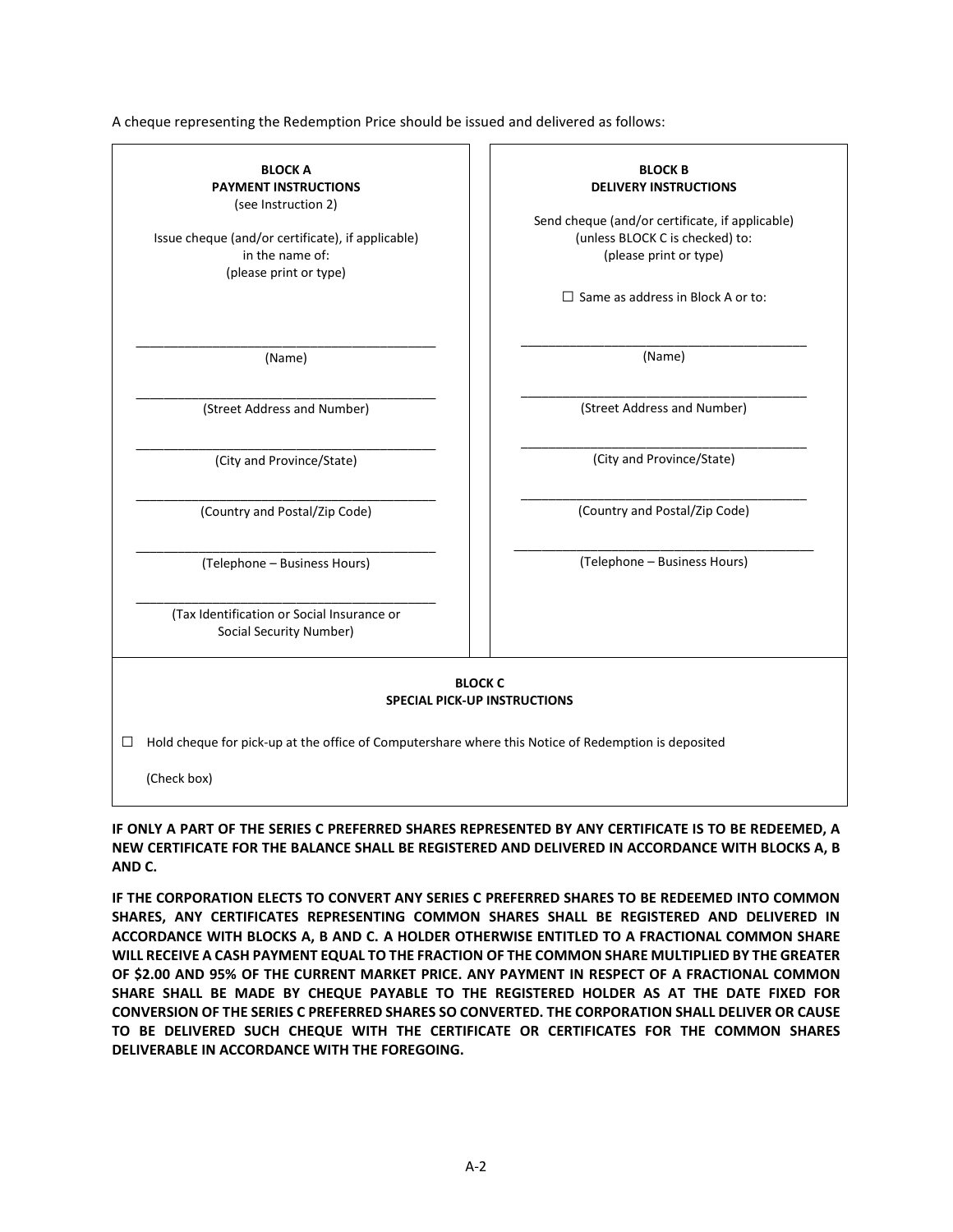#### **BLOCK D STATUS AS RESIDENT HOLDER**

Indicate whether you are a resident of Canada for tax purposes:

 $\square$  The undersigned represents that it is a resident of Canada for tax purposes; or

□ The undersigned represents that it is **NOT** a resident of Canada for tax purposes

**A Holder who does not check either of the boxes above will be deemed to be a person that is NOT a resident of Canada for Canadian tax purposes.** 

This Notice of Redemption must be signed below by the registered Holder(s) exactly as name(s) appear(s) on the certificate(s) representing the Series C Preferred Shares (the "**Certificate(s)**") or by person(s) authorized to become registrant Holder(s) by Certificate(s) and documents transmitted herewith, or, pursuant to Instruction 4, by a fiduciary or authorized representative.

| <b>SIGNATURE</b>                                           |                                                                                                            |  |
|------------------------------------------------------------|------------------------------------------------------------------------------------------------------------|--|
| Signature guaranteed by (if required under Instruction 3): | Dated:                                                                                                     |  |
| Authorized Signature of Guarantor                          | Signature of Holder or Authorized<br>Representative (see Instructions 2, 3 and 4)                          |  |
| Name of Guarantor (please print or type)                   | Name of Holder (please print or type)                                                                      |  |
|                                                            | Name of Authorized Representative, if applicable<br>(please print or type)                                 |  |
| Address of Guarantor (please print or type)                | Daytime telephone number and facsimile<br>number (if applicable) of Holder or Authorized<br>Representative |  |
|                                                            | Tax Identification, Social Insurance or<br><b>Social Security Number</b>                                   |  |
|                                                            | Address (where Holder resides)                                                                             |  |
|                                                            | <b>Email Address</b>                                                                                       |  |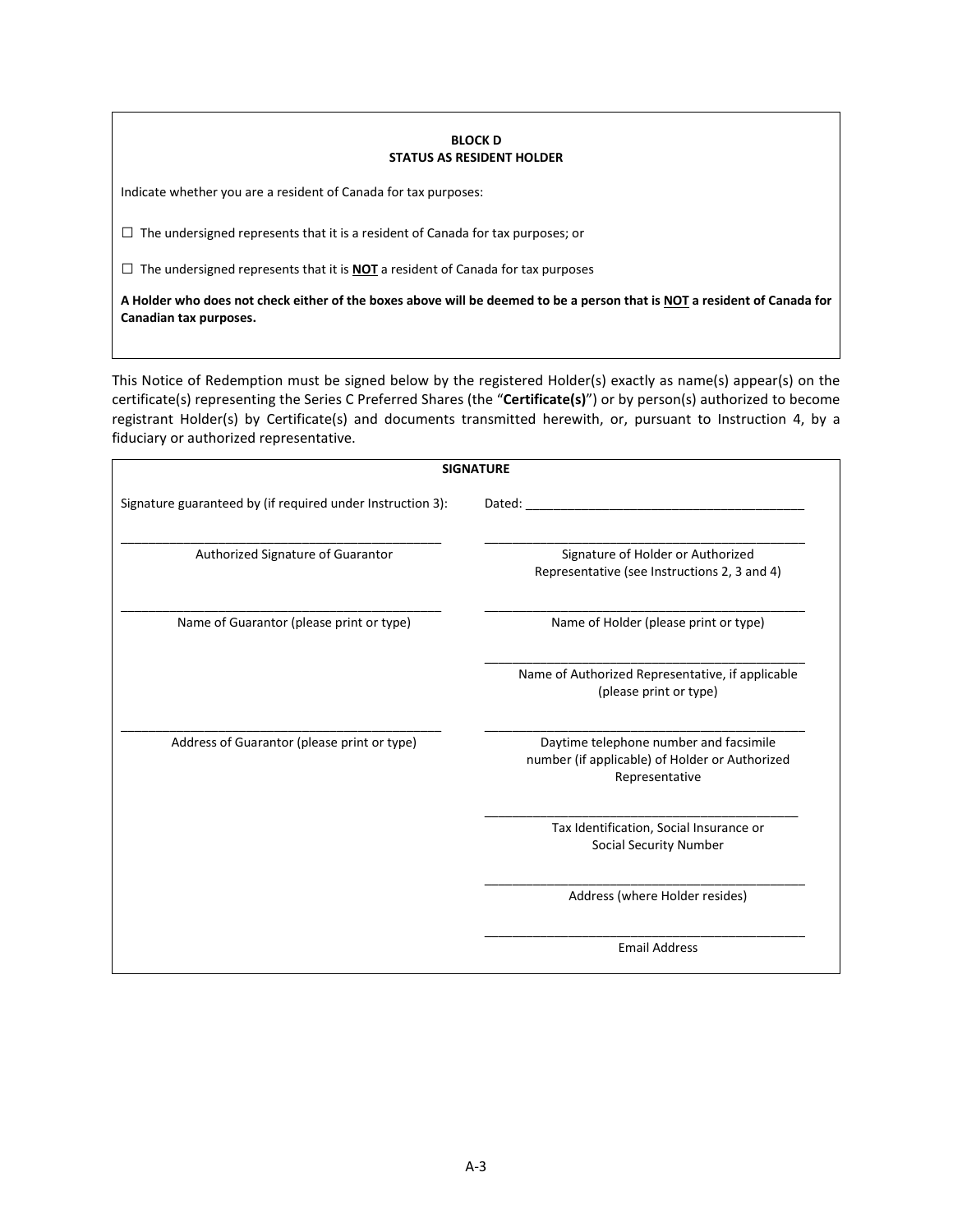# **INSTRUCTIONS**

# **1. Notice of Redemption**

This Notice of Redemption, or a manually executed facsimile hereof, properly completed and duly executed, with the signature(s) guaranteed if required by Instruction 3 below, together with accompanying Certificate(s) representing the Series C Preferred Shares to be redeemed and all other documents required by this Notice of Redemption must be physically received by Computershare at its office specified in this Notice of Redemption on or before the deadline for the delivery of the Notice of Redemption.

The method used to deliver the Notice of Redemption, the Certificate(s) and all other required documents is at the option and risk of the Holder depositing these documents. The Corporation recommends that these documents be delivered by hand to Computershare and that a receipt be obtained or, if mailed, that registered mail, with return receipt requested, be used and that proper insurance be obtained. It is recommended that any such mailing be made sufficiently in advance of the deadline for the delivery of the Notice of Redemption. Delivery will only be effective upon physical receipt by Computershare.

# **2. Signatures**

This Notice of Redemption must be completed and executed by the Holder or by such Holder's duly authorized representative (in accordance with Instruction 4).

- (a) If this Notice of Redemption is signed by the registered Holder(s) of the accompanying Certificate(s), such signature(s) on this Notice of Redemption must correspond exactly with the name(s) as registered or as written on the face of such Certificate(s) without any change whatsoever, and the Certificate(s) need not be endorsed. If such Certificate(s) is (are) owned of record by two or more joint Holders, all such Holders must sign this Notice of Redemption.
- (b) Notwithstanding Instruction 2(a), if this Notice of Redemption is executed by a person other than the registered Holder(s) of the Certificate(s) deposited herewith, or if the cheque(s) and/or certificates for Series C Preferred Shares or Common Shares is (are) to be issued or delivered to a person other than the registered Holder(s):
	- (i) the accompanying Certificate(s) must be endorsed or be accompanied by an appropriate share transfer power of attorney, in either case, duly and properly completed by the registered Holder(s);
	- (ii) the signature(s) on the endorsement panel or share transfer power of attorney must correspond exactly to the name(s) of the registered Holder(s) as registered or as written on the face of the Certificate(s); and
	- (iii) such signature(s) must be guaranteed by an Eligible Institution, or in some other manner satisfactory to Computershare (except that no guarantee is required if the signature is that of an Eligible Institution).

**An "Eligible Institution" means a Canadian Schedule I chartered bank or an eligible guarantor institution with membership in an approved Medallion signature guarantee program, a member of the Securities Transfer Agents Medallion Program (STAMP), a member of the Stock Exchanges Medallion Program (SEMP) or a member of the New York Stock Exchange Medallion Signature Program (MSP). Members of these programs are usually members of a recognized stock exchange in Canada or the United States, members of the Investment Industry Regulatory Organization of Canada, members of the Financial Industry Regulatory Authority, Inc. or banks in Canada or the United States.**